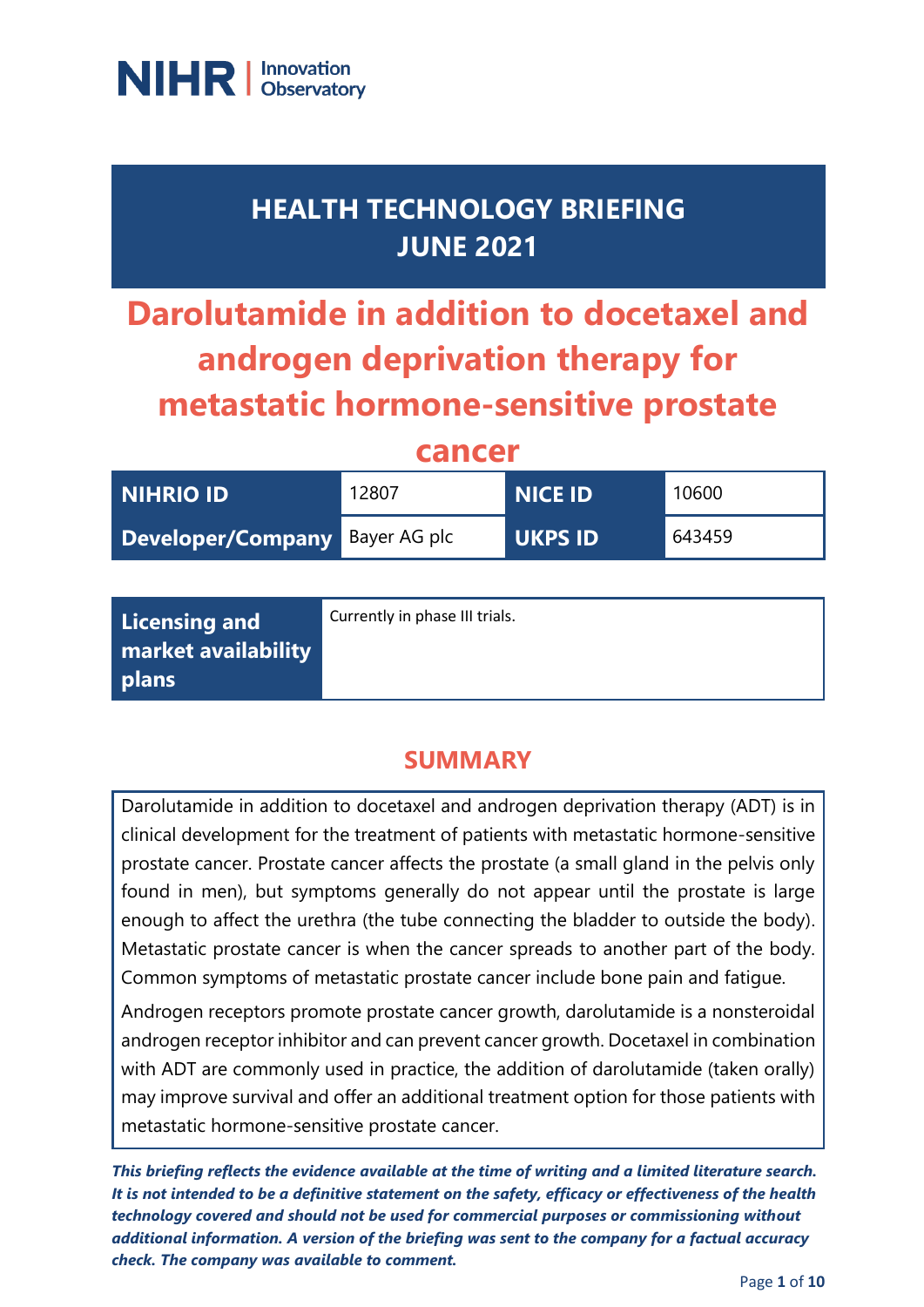### **PROPOSED INDICATION**

Darolutamide in addtion to docetaxel and androgen deprivation therapy (ADT) for the treatment of patients with metastatic, hormone-sensitive prostate cancer (mHSPC).<sup>a</sup>

### **TECHNOLOGY**

#### **DESCRIPTION**

Darolutamide (NUBEQA; BAY1841788; ODM-201) is a novel nonsteroidal androgen receptor inhibitor.<sup>1</sup> Androgen receptors promote prostate cancer growth.<sup>1</sup> Darolutamide is an androgen receptor antagonist that possesses a unique chemical structure and negligible blood-brain barrier penetration that inhibits tumour growth. This is achieved by binding to the androgen receptor and its mutants (e.g. W742L and F877L) with high affinity and specificity.<sup>2</sup> Docetaxel is a taxane, a chemotherapeutic agent that produce antitumour activity by causing stabilisation of cellular microtubules and inhibits cell division.<sup>3</sup> Androgen deprivation therapy (ADT) reduces serum testosterone to castration levels, thereby depriving prostate cancer cells of the signals required for growth and survival.<sup>1</sup>

Darolutamide in addition to docetaxel and ADT is currently in phase III clinical development for treatment of adult males (≥18 years old) with mHSPC (NCT02799602; ARASENS). During the trial patients are provided with 600mg (2 tablets of 300mg) capsules twice per day (1200mg total) in addition to standard ADT (luteinizing hormone releasing hormone (LHRH) agonist/antagonist or orchiectomy) and 6 cycles of docetaxel.<sup>4</sup>

#### **INNOVATION AND/OR ADVANTAGES**

The addition of darolutamide to docetaxel and ADT therapy may allow for an additional treatment option for patients with mHSPC. The addition of darolutamide into the treatment regime may increase overall survival.<sup>1</sup> Additionally, including darolutamide with docetaxel and ADT therapy is not expected to further impact the quality of life of patients in any significant way. Darolutamide has demonstrated a placebo-like tolerability profile in the ARAMIS trial attributed to its unique molecular structure which facilitates a low blood-brain barrier penetration compared to similar androgen receptor inhibitors. This is predicted to result in a lower incidence of adverse events compared to other similar treatments as observed in a number of indirect treatment comparison studies.<sup>5,6</sup>

#### **DEVELOPMENT STATUS AND/OR REGULATORY DESIGNATIONS**

Darolutamide (NUBEQA) is currently licenced as a monotherapy for the treatment of adult men with non-metastatic castration resistant prostate cancer (nmCRPC) who are at high risk of developing metastatic disease.<sup>7</sup>

Docetaxel is currently licenced as a monotherapy for:<sup>8</sup>

a Information provided by Bayer AG plc on UK PharmaScan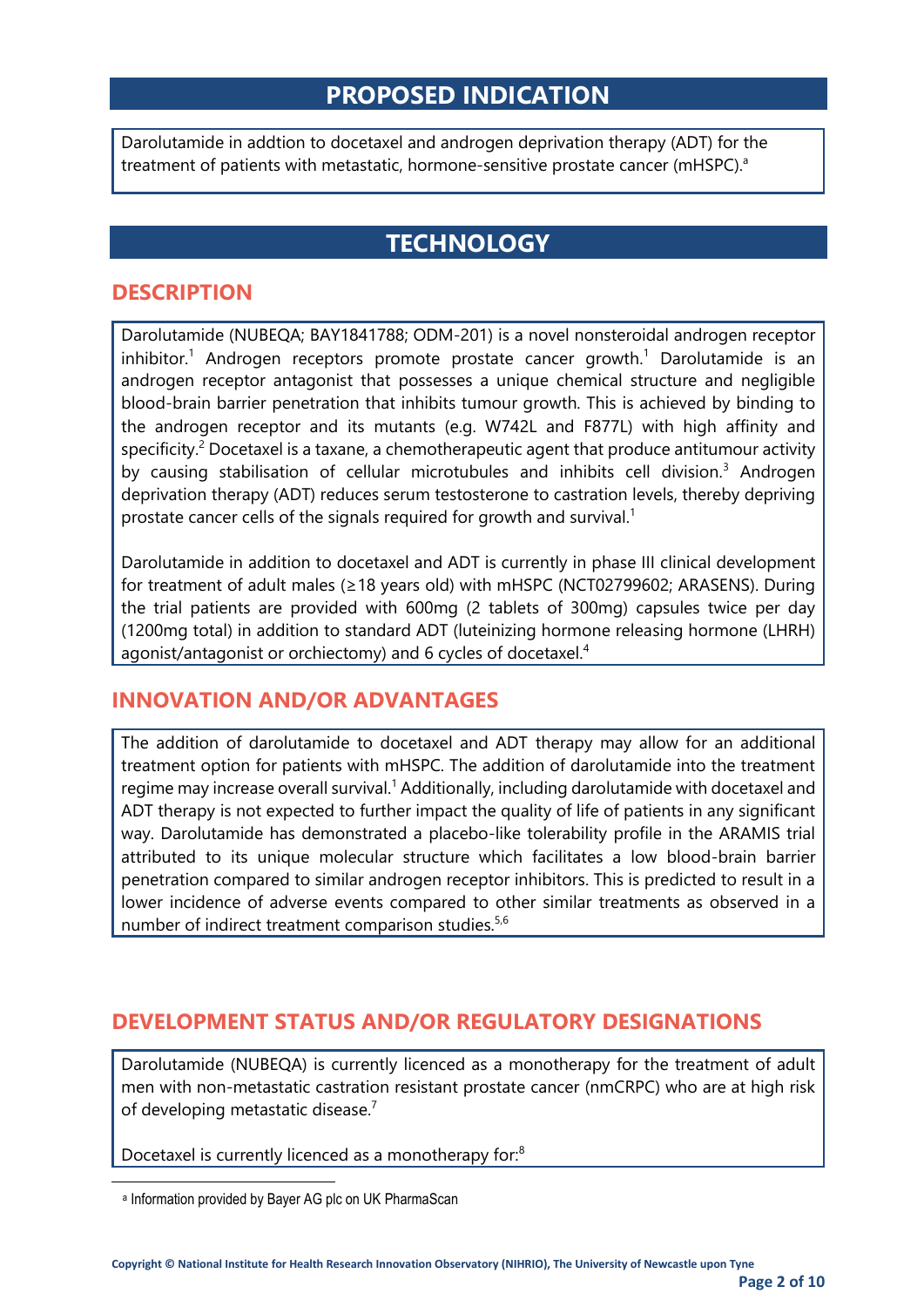- Patients with locally advanced or metastatic breast cancer after failure of cytotoxic therapy. Previous chemotherapy should have included an anthracycline or an alkylating agent.
- Patients with locally advanced or metastatic non-small cell lung cancer after failure of prior chemotherapy.

Docetaxel is currently licenced in combination with:<sup>8</sup>

- Doxorubicin for the treatment of patients with locally advanced or metastatic breast cancer who have not previously received cytotoxic therapy for this condition.
- Doxorubicin and cyclophosphamide as an adjuvant treatment for patients with operable node positive or negative breast cancer. For patients with operable nodenegative breast cancer, adjuvant treatment should be restricted to patients eligible to receive chemotherapy according to internationally established criteria for primary therapy of early breast cancer.
- Trastuzumab of the treatment of patients with metastatic breast cancer whose tumours over express HER2 and who previously have not received chemotherapy for metastatic disease.
- Capecitabine for the treatment of patients with locally advanced or metastatic breast cancer after failure of cytotoxic chemotherapy. Previous therapy should have included an anthracycline.
- Cisplatin for the treatment of patients with unresectable, locally advanced or metastatic non-small cell lung cancer, in patients who have not previously received chemotherapy for this condition.
- Prednisone or prednisolone for the treatment of patients with metastatic castrationresistant prostate cancer.
- Cisplatin and 5 fluorouracil for the treatment of patients with metastatic gastric adenocarcinoma, including adenocarcinoma of the gastroesophageal junction, who have not received prior chemotherapy for metastatic disease.
- Cisplatin and 5 fluorouracil for the induction treatment of patients with locally advanced squamous cell carcinoma of the head and neck.

Very common adverse events (frequency  $\geq 1/10$ ) of darolutamide as a monotherapy include: fatigue/asthenic conditions, neutrophil count decreased, bilirubin increased, and AST increased.<sup>7</sup>

Very common adverse events (frequency  $\geq$  1/10) of docetaxel as a single agent for:<sup>8</sup>

- Breast cancer are infections (including sepsis and pneumonia), neutropenia, anaemia, febrile neutropenia, hypersensitivity, anorexia, peripheral sensory neuropathy, peripheral motor neuropathy, dysgeusia, dyspnoea, stomatitis, diarrhoea, nausea, vomiting, alopecia, skin reaction, nail disorders, myalgia, fluid retention, asthenia, and pain.
- Non-small cell lung cancer are infections, neutropenia, anaemia, thrombocytopenia, anorexia, peripheral sensory neuropathy, nausea, stomatitis, vomiting, diarrhoea, alopecia, skin reaction, asthenia, fluid retention, and pain.

Darolutamide is currently in phase III clinical development for men with high-risk nonmetastatic castration resistant prostate cancer, high-risk prostate cancer, and prostatic neoplasms. It is also currently in phase II clinical development for advanced prostate cancer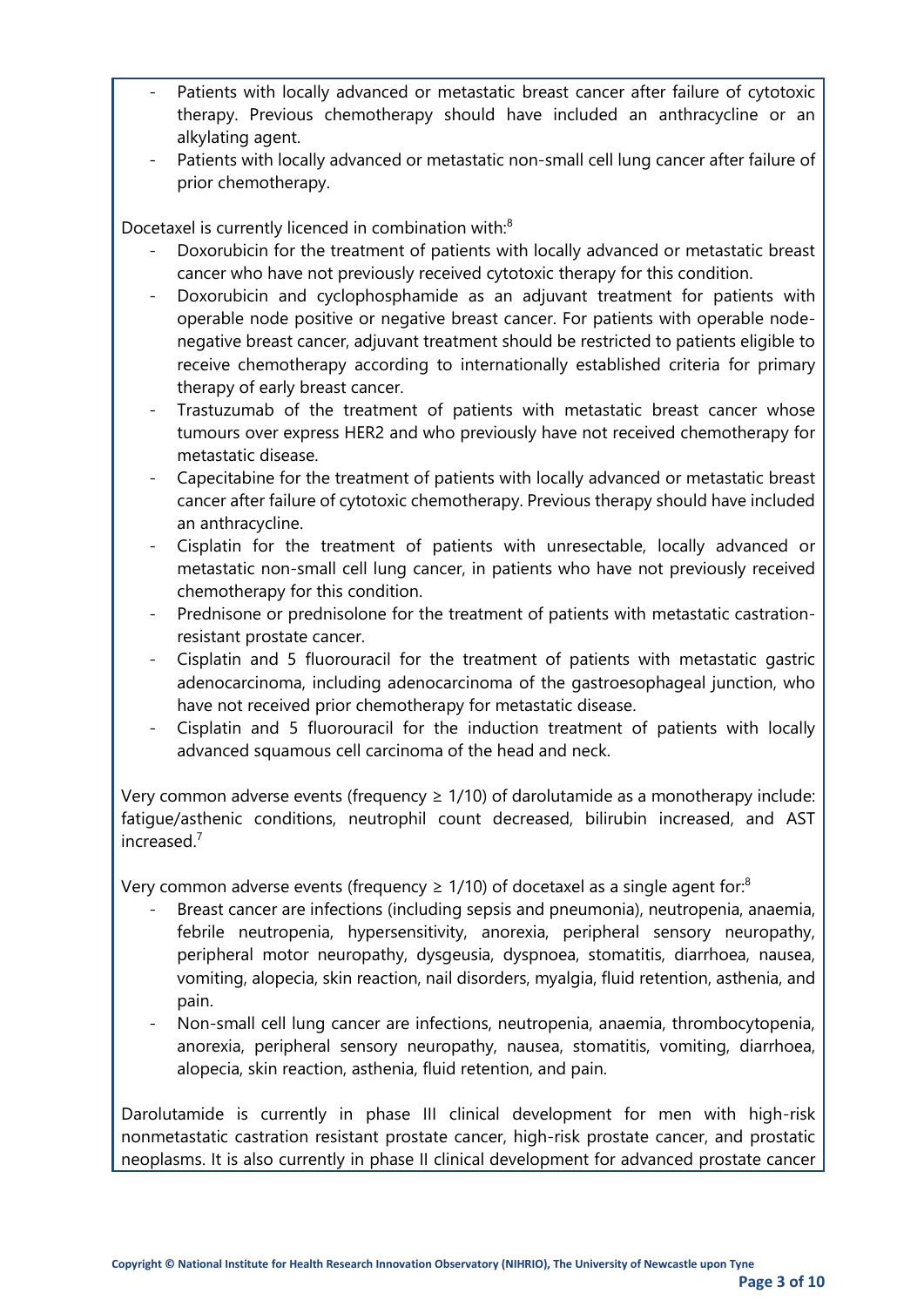(detected by PSMA), prostate cancer (including metastatic), breast cancer in females, and for the management of oligoprogressive castration resistant prostate cancer.<sup>9</sup>

### **PATIENT GROUP**

#### **DISEASE BACKGROUND**

Prostate cancer affects the prostate, which is a small gland in the pelvis only found in men. It is located just below the bladder and in front of the rectum, surrounding the urethra, and produces fluid that makes up part of semen.<sup>10</sup> Prostate cancer occurs when abnormal cells start to divide and grow in an uncontrolled manner. This most commonly starts in the outer gland cells of the prostate, known as acinar adenocarcinomas.<sup>11</sup>

The symptoms of prostate cancer generally do not appear until the prostate is large enough to affect the urethra, causing an increased need to pee (especially at night), difficulty in starting to pee, straining when peeing, weak flow, the feeling that the bladder has not fully emptied,<sup>12</sup> and blood in the urine or semen. Metastatic advanced prostate cancer is when the cancer spreads from the prostate gland to another part of the body. Some common symptoms of metastatic advanced prostate cancer including bone pain, fatigue, feeling generally unwell, weight loss for no known reason.<sup>13</sup>

Prostate cancer can be classified into localised (confined to the prostate gland), locally advanced (spread outside the capsule of the prostate gland), and advanced cancer (spread to other parts of the body; also known as metastatic prostate cancer).<sup>14</sup> When the cancer has spread to other parts of the body (advanced) but still responds to ADT it is defined as mHSPC.<sup>15</sup>

#### **CLINICAL NEED AND BURDEN OF DISEASE**

Prostate cancer is the most common cancer in men in the UK.<sup>16</sup> Approximately, in the UK, 1 in 8 men will be diagnosed with prostate cancer in their lifetime.<sup>17</sup> While the exact causes of prostate cancer are unknown, there are three main risk factors for getting prostate cancer; ageing (≥ 50 years old), family history of prostate cancer (e.g. father or brother), and being of African-Caribbean or African descent.<sup>17</sup>

In 2018 in England, there were 49,810 newly identified malignant neoplasms of the prostate (ICD10: C61).<sup>18</sup> Of these cancers, 11,889 (23.9%) were locally advanced prostate cancer (stage III), and 8,442 (17%) had spread from the prostate (stage IV).<sup>19</sup> When standardised by age in England (2018), there was a rate of 204 incidences per 100,000 person-years.<sup>20</sup> The Europeanage standardised incidence rate of prostate cancer is projected to increase by 2035 from 208 per 100,000 in 2014 to 232 per 100,000 (number of projected cases equivalent to 77,348).<sup>21</sup>

In England and Wales (2019), there were 10,872 recorded deaths due to malignant neoplasm of the prostate (ICD10: C61).<sup>22</sup> Survival statistics for patients diagnosed between 2013 and 2017 show a 1-year net survival rate of 88.3% and a 5-year net survival rate of 49% for men diagnosed with advanced (stage IV) prostate cancer.<sup>23</sup> The European-age standardised mortality rates for prostate cancer by 2035 is predicted to decrease from 57 per 100,000 to 47 per 100,000 (number of projected deaths equivalent to 18,336). $^{21}$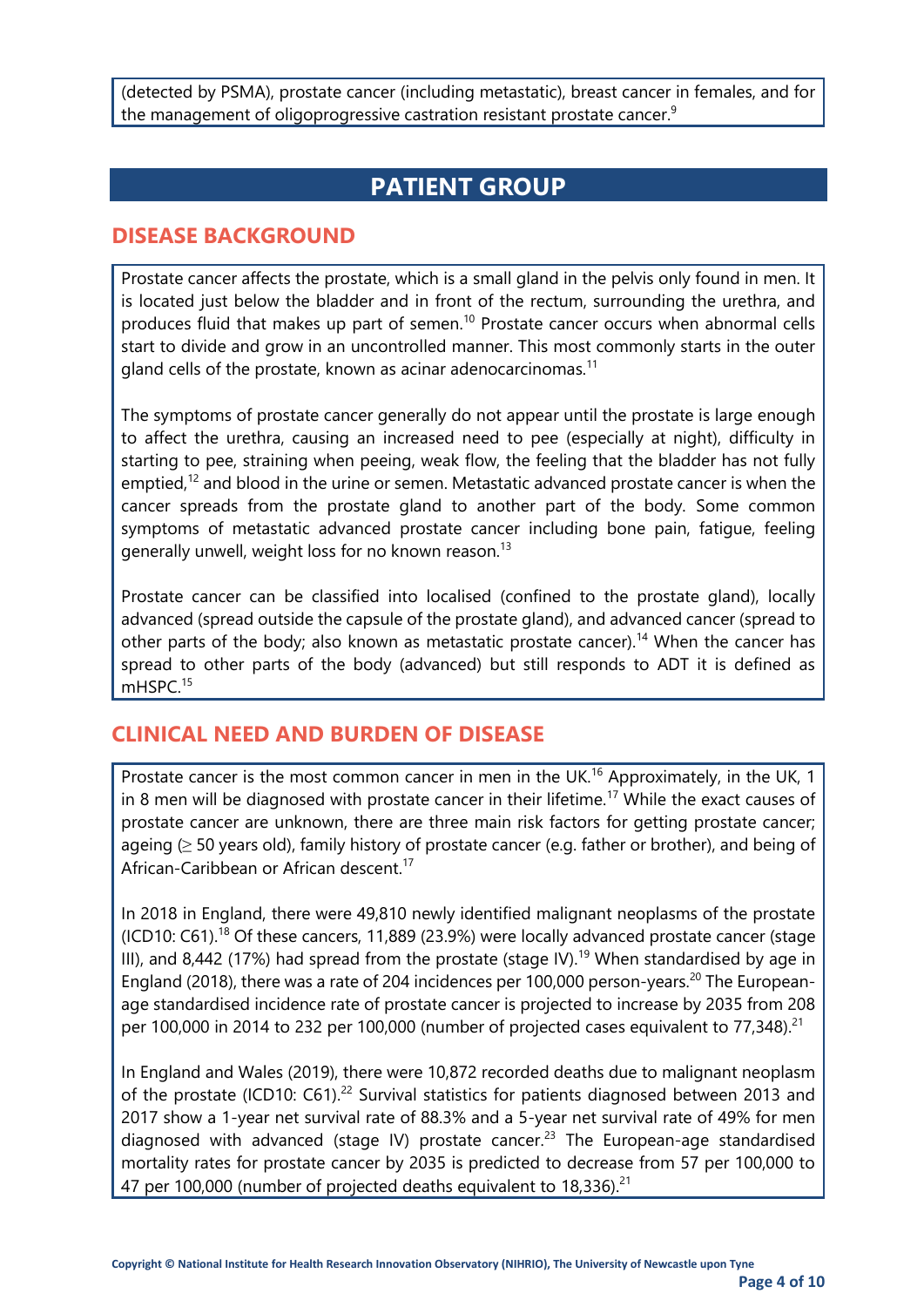According to the Hospital Episode Statistics (HES) data for England, in 2019-20 there were 80,002 admissions with a primary diagnosis of neoplasm of the prostate (ICD10: C61) and 85,244 finished consultant episodes.<sup>24</sup>

### **PATIENT TREATMENT PATHWAY**

#### **TREATMENT PATHWAY**

Treatment of prostate cancer is dependent upon the stage of the cancer and the general health of the patient. Advanced stages of prostate cancer treatment aim to control the cancer and relieve symptoms. Treatment generally includes chemotherapy, hormone therapy, radiotherapy, steroids and symptom control (e.g. treatments to help with bone pain).<sup>25</sup> Hormone therapy, also known as androgen suppression therapy, aims to lower androgen levels and make prostate cancer shrink or grow more slowly.<sup>26</sup>

#### **CURRENT TREATMENT OPTIONS**

For people with metastatic prostate cancer NICE recommendations advise the following: $27$ 

- Offer docetaxel chemotherapy for newly diagnosed metastatic prostate cancer, if patient does not have significant comorbidities. Starting within 12-weeks of commencing ADT and use six 3-weekly cycles at a dose of  $75mg/m<sup>2</sup>$  (with or without daily prednisolone).
- Offer bilateral orchidectomy to all people with metastatic prostate cancer as an alternative to continuous luteinising hormone-releasing hormone agonist therapy.
- Do not offer combined androgen blockade as a first-line treatment for people with metastatic prostate cancer. For people who are willing to accept the adverse impact on overall survival and gynaecomastia with the aim of retaining sexual function, offer anti-androgen monotherapy with bicalutamide (150mg). Begin ADT and stop bicalutamide treatment in people with metastatic prostate cancer who are taking bicalutamide monotherapy and who do not maintain satisfactory sexual function.
- Degarelix as an option for treating advanced hormone-dependent prostate cancer in people with spinal metastases, only if the commissioner can achieve at least the same discounted drug cost as that available to the NHS in June 2016.

For people with hormone-relapsed metastatic prostate cancer NICE recommendations advise the following options of treatment if bone metastasis is present: $28$ 

- Spinal MRI if patient has extensive metastases to the spine.
- Zoledronic acid to prevent or reduce skeletal-related events.
- Bisphophonates (oral or intravenous) for pain relief, when other treatments (incl. analgesics and palliative radiotherapy) have not given satisfactory pain relief.
- Radium-223 dichloride if they have already had docetaxel or docetaxel is contraindicated/not suitable for them. Only recommended if the company provides it with the discount agreed in the patient access scheme.

For people with hormone-relapsed metastatic prostate cancer NICE recommendations advise the following options of treatment before chemotherapy is indicated: $29$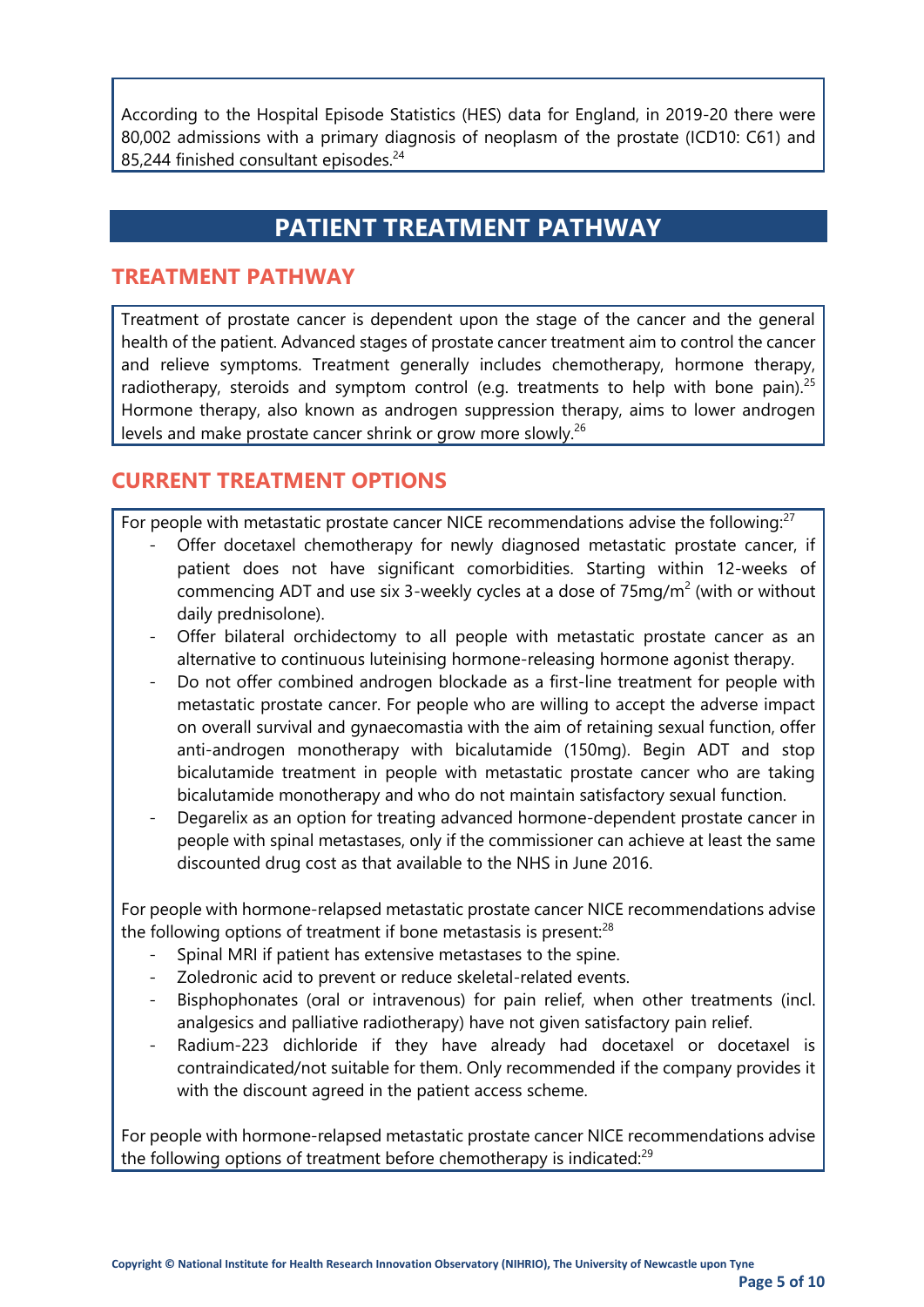- Corticosteriods, such as dexamethasone (0.5mg daily), as a third-line hormonal therapy after ADT and anti-ADT are recommended.
- Abiraterone in combination with prednisone or prednisolone is recommended, in people who have no or mild symptoms after ADT has failed, and before chemotherapy. Only when the company provides abiraterone in accordance with the commercial access arrangement as agreed with NHS England.
- Enzalutamide is recommended in people who have no or mild symptoms after ADT has failed and before chemotherapy is indicated. Only when the company provides it with the discount agreed in the patient access scheme.

Docetaxel is recommended for the treatment of hormone-refractory metastatic prostate cancer, only if their Karnofsky performance status score is 60% or more.<sup>30</sup>

#### **PLACE OF TECHNOLOGY**

If licenced, darolutamide in addition to docetaxel and ADT would offer an alternative treatment option for patients with mHSPC.

| <b>CLINICAL TRIAL INFORMATION</b> |                                                                                                                                                                                                                                                                                                                                                                                                                                                                          |  |
|-----------------------------------|--------------------------------------------------------------------------------------------------------------------------------------------------------------------------------------------------------------------------------------------------------------------------------------------------------------------------------------------------------------------------------------------------------------------------------------------------------------------------|--|
| <b>Trial</b>                      | ARASENS; NCT02799602; A randomized, double-blind,<br>placebo controlled phase III study of Darolutamide<br>(ODM-201) versus placebo in addition to standard<br>androgen deprivation therapy and docetaxel in patients<br>with metastatic hormone sensitive prostate cancer.<br>Phase III - Active, not recruiting<br>Locations - Number of EU countries, UK, USA, Canada,<br>and other countries<br><b>Estimated Primary Completion Date - October 2021</b>              |  |
| <b>Trial design</b>               | Randomized, parallel assignment, quadruple blinding.                                                                                                                                                                                                                                                                                                                                                                                                                     |  |
| <b>Population</b>                 | $N = 1303$ (actual), men aged 18 years or older with<br>histologically or cytologically confirmed adenocarcinoma of<br>prostate that is metastatic. They are candidates for ADT and<br>docetaxel, may have started ADT with or without first<br>generation anti androgen, but no longer than 12-weeks<br>before randomization. An Eastern Cooperative Oncology<br>Group (ECOG) performance status of 0 or 1 and have<br>adequate bone marrow, liver, and renal function. |  |
| Intervention(s)                   | Participants receive 600mg (2 oral tablets of 300mg) of<br>darolutamide twice daily with food (1200mg daily dose), in<br>addition to standard ADT (luteinizing hormone releasing<br>hormone (LHRH) agonist/antagonist or orchiectomy) and 6<br>cycles of docetaxel.                                                                                                                                                                                                      |  |
| Comparator(s)                     | Participants receive a placebo matching the darolutamide<br>tablets in appearance (oral), in addition to standard ADT<br>(LHRH agonist/antagonist or orchiectomy) and 6 cycles of<br>docetaxel.                                                                                                                                                                                                                                                                          |  |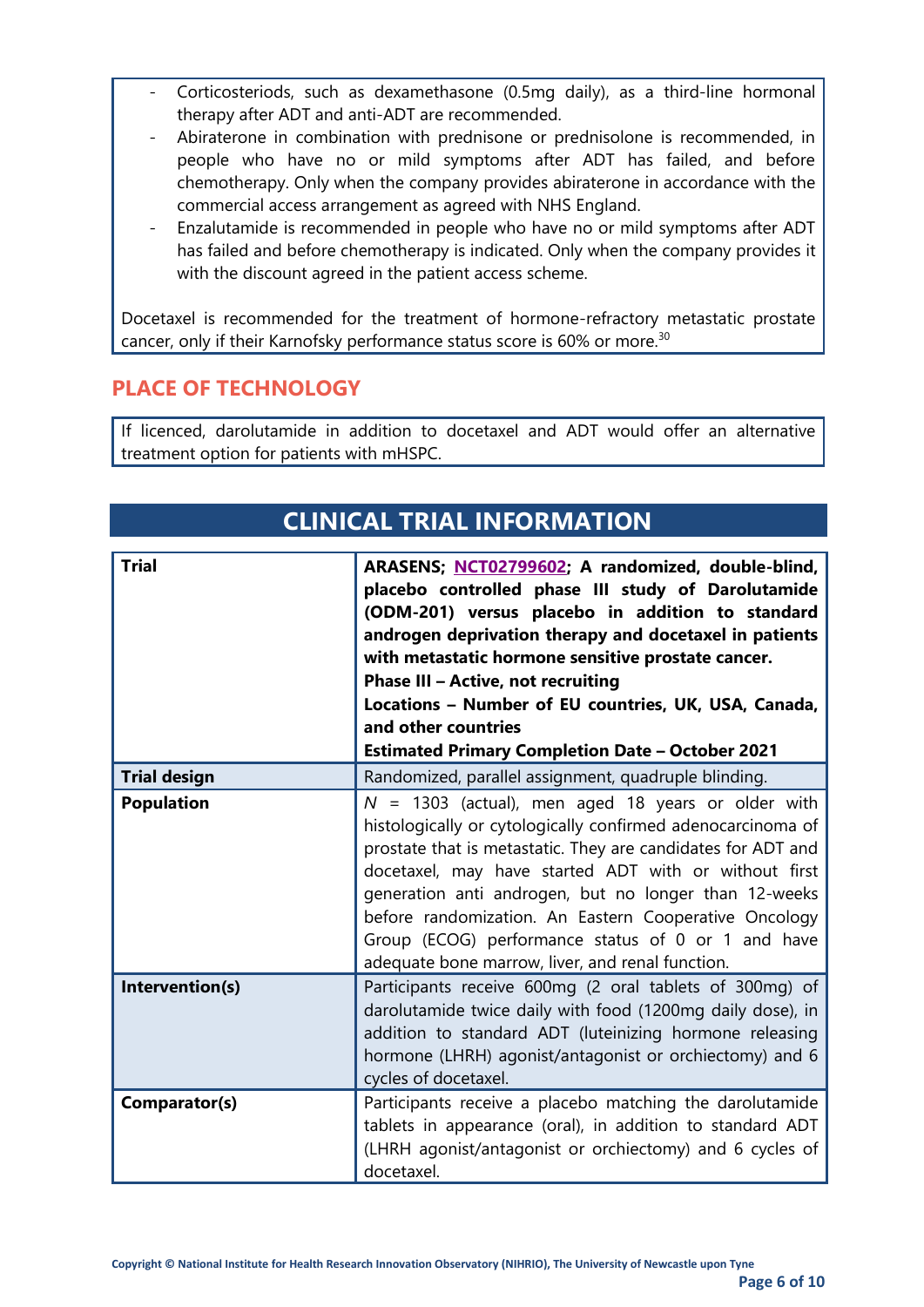| Outcome(s)                | Overall survival (time frame: approximately 70 months) |
|---------------------------|--------------------------------------------------------|
| <b>Results (efficacy)</b> | -                                                      |
| <b>Results (safety)</b>   | -                                                      |

### **ESTIMATED COST**

Darolutamide is already marketed in the UK. The NHS indicative price for a pack of 112 x 300mg tablets costs  $£4,040.<sup>31</sup>$  There is also a patient access scheme in place for darolutamide, which offers a discount on the list price to the NHS. $^{\rm b}$ 

Docetaxel is already marketed in the UK. The NHS indicative price varies between suppliers and according to the concentration. For example, the cost of docetaxel 160mg/16ml concentrate for solution for infusion vials (Pfizer Ltd) costs £1,069.50.<sup>32</sup>

There are multiple ADT LHRH treatments currently marketed in the UK. The NHS indicative price varies between the drugs, suppliers, administration, and concentration. Examples of agonist therapy include:

- Goserelin 3.6mg implant pre-filled syringes (AstraZeneca UK Ltd) cost £70.00 per vial.<sup>33</sup>
- Triptorelin 3mg powder and solvent for suspension for injection vials (Ipsen Ltd) cost £69.00 per vial. $34$

Antagonist ADT LHRH also varies, for example, degarelix 80mg powder and solvent for solution for injection vials (Ferring Pharmaceuticals Ltd) has an indicative NHS cost of £129.37 per vial.<sup>35</sup>

### **RELEVANT GUIDANCE**

#### **NICE GUIDANCE**

- NICE technology appraisal guidance. Cabazitaxel for hormone-relapsed metastatic prostate cancer treated with docetaxel (TA391). August 2016.
- NICE technology appraisal guidance. Abiraterone for castration-resistant metastatic prostate cancer previously treated with a docetaxel-containing regimen (TA259). July 2016.
- NICE technology appraisal guidance. Abiraterone for treating metastatic hormonerelapsed prostate cancer before chemotherapy is indicated (TA387). April 2016.
- NICE technology appraisal guidance. Enzalutamide for treating metastatic hormonerelapsed prostate cancer before chemotherapy is indicated (TA377). January 2016.
- NICE technology appraisal guidance. Enzalutamide for metastatic hormone-relapsed prostate cancer previously treated with a docetaxel-containing regimen (TA316). July 2014.
- NICE technology appraisal guidance. Docetaxel for the treatment of hormonerefractory metastatic prostate cancer (TA101). June 2006.
- NICE technology appraisal guidance. Radium–223 dichloride for treating hormonerelapsed prostate cancer with bone metastases (TA412). September 2016.
- NICE guideline. Prostate cancer: diagnosis and management (NG131). May 2019.

**b** Information provided by Bayer AG plc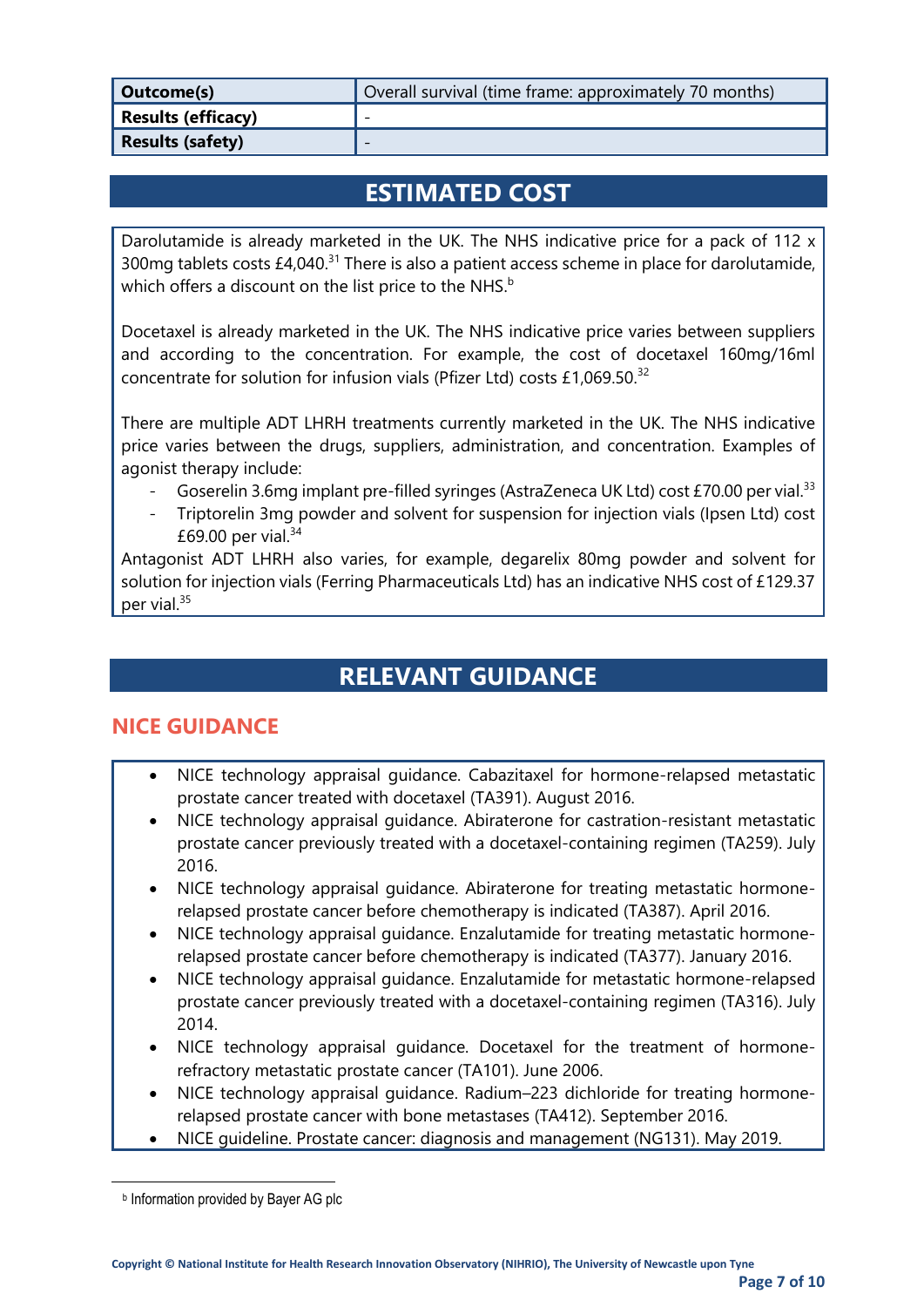• NICE quality standard. Prostate cancer (QS91). June 2015. (Last updated: May 2019).

#### **NHS ENGLAND (POLICY/COMMISSIONING) GUIDANCE**

- NHS England. 2013/14 NHS Standard Contract for Cancer: Specialised Kidney, Bladder and Prostate Cancer Services (Adult). B14/S/a.
- NHS England. Clinical Commissioning Policy: The use of Stereotactic Ablative Radiotherapy (SABR) in the treatment of Prostate Cancer. 16031/P. July 2016.
- NHS England. Clinical Commissioning Policy: Proton Beam Therapy for Cancer of the Prostate. 16020/P. July 2016.

#### **OTHER GUIDANCE**

- European Association of Urology. Prostate Cancer Guidelines. 2021<sup>36</sup>
- Cassinello J, Arranz J.A., Piulats J.M. et al. SEOM clinical guidelines for the treatment of metastatic prostate cancer. 2017.<sup>37</sup>
- Mottet N, De Santis M, Briers E. et al. Updated guidelines for metastatic hormonesensitive prostate cancer: abiraterone acetate combined with castration is another standard. 2017.<sup>38</sup>
- Parker C., Gillessen S., Heinderich A. et al. Cancer of the prostate: ESMO Clinical Practice Guidelines for diagnosis, treatment, and follow-up. 2015.<sup>39</sup>
- Canadian Urologic Oncology Group (CUOG) and the Canadian Urological Association (CUA). Guidelines for the management of castrate-resistant prostate cancer. 2010.<sup>40</sup>

### **ADDITIONAL INFORMATION**

### **REFERENCES**

- 1 Fizazi K, Smith MR, Tombal B. Clinical Development of Darolutamide: A Novel Androgen Receptor Antagonist for the Treatment of Prostate Cancer. *Clinical Genitourinary Cancer*. 2018 2018/10/01/;16(5):332-40. Available from: [https://doi.org/10.1016/j.clgc.2018.07.017.](https://doi.org/10.1016/j.clgc.2018.07.017)
- 2 Smith MR, Saad F, Hussain M, Sternberg CN, Fizazi K, Yamada KS, et al. ARASENS: A phase 3 trial of darolutamide in combination with docetaxel for men with metastatic hormone-sensitive prostate cancer (mHSPC). *Journal of Clinical Oncology*. 2018 2018/02/20;36(6\_suppl):TPS383- TPS. Available from: [https://doi.org/10.1200/JCO.2018.36.6\\_suppl.TPS383.](https://doi.org/10.1200/JCO.2018.36.6_suppl.TPS383)
- 3 Perez EA. Microtubule inhibitors: Differentiating tubulin-inhibiting agents based on mechanisms of action, clinical activity, and resistance. *Molecular Cancer Therapeutics*. 2009;8(8):2086. Available from: [https://doi.org/10.1158/1535-7163.MCT-09-0366.](https://doi.org/10.1158/1535-7163.MCT-09-0366)
- 4 ClinicalTrials.gov. *ODM-201 in Addition to Standard ADT and Docetaxel in Metastatic Castration Sensitive Prostate Cancer (ARASENS).* 2021. Available from: <https://clinicaltrials.gov/ct2/show/NCT02799602> [Accessed 15 Mar 2021]
- 5 Halabi S, Jiang S, Terasawa E, Garcia-Horton V, Ayyagari R, Waldeck AR, et al. Indirect Comparison of Darolutamide versus Apalutamide and Enzalutamide for Nonmetastatic Castration-Resistant Prostate Cancer. *Journal of Urology*.0(0):10.1097/JU.0000000000001767. Available from: [https://doi.org/10.1097/JU.0000000000001767.](https://doi.org/10.1097/JU.0000000000001767)
- 6 Wang L, Paller C, Hong H, Rosman L, De Felice A, Brawley O, et al. Comparison of Treatments for Nonmetastatic Castration-Resistant Prostate Cancer: Matching-Adjusted Indirect Comparison

**Page 8 of 10**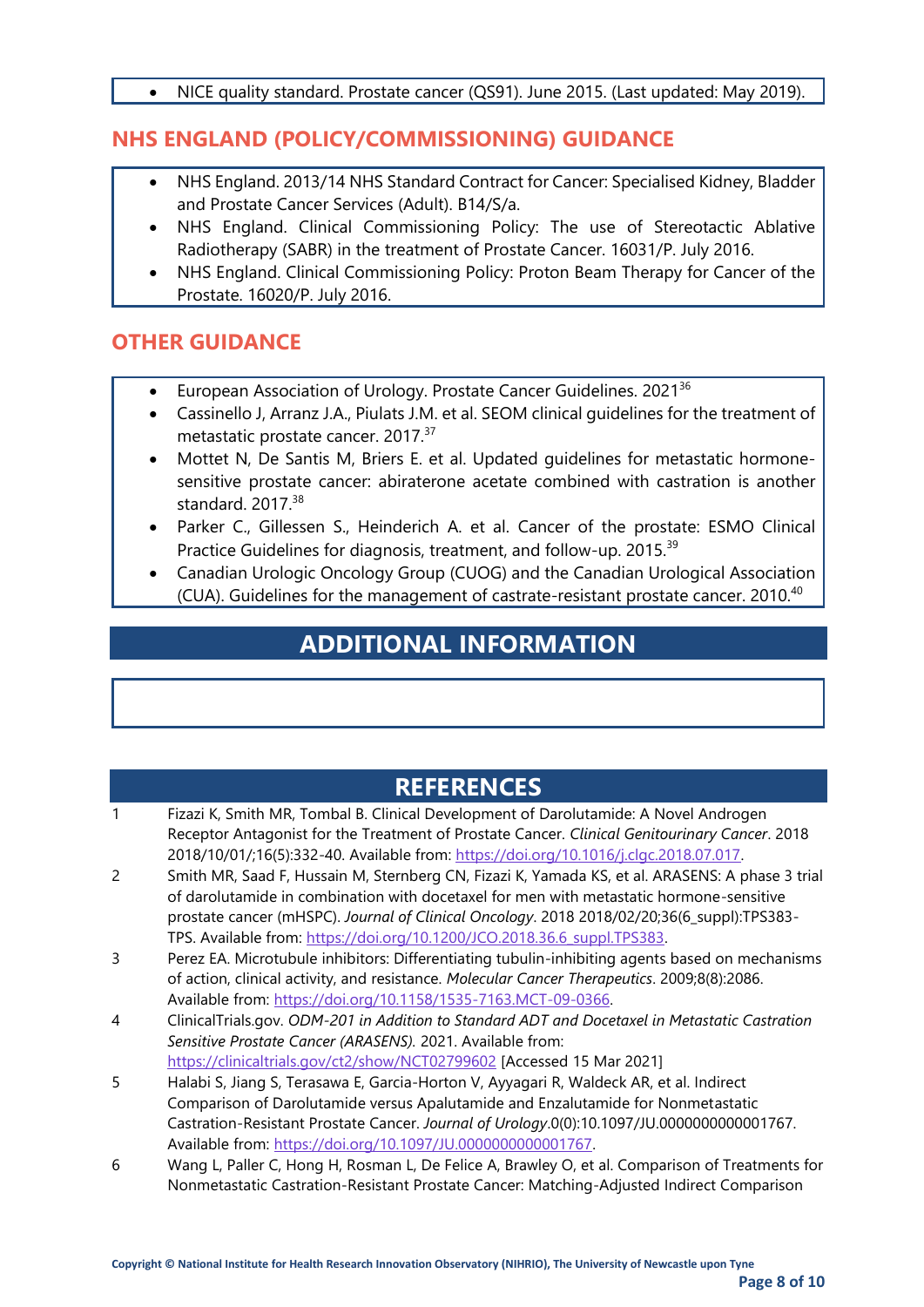and Network Meta-Analysis. *JNCI: Journal of the National Cancer Institute*. 2021. Available from: [https://doi.org/10.1093/jnci/djab071.](https://doi.org/10.1093/jnci/djab071)

- 7 Electronic Medicinces Consortium. *NUBEQA 300 mg film-coated tablets.* 2020. Available from: <https://www.medicines.org.uk/emc/product/11324> [Accessed 15 Mar 2021]
- 8 Electronic Medicinces Consortium. *Docetaxel 20 mg/ml concentrate for solution for infusion.* 2018. Available from:<https://www.medicines.org.uk/emc/product/7206> [Accessed15 Mar 2021]
- 9 ClinicalTrials.gov. *Search: Darolutamide, Phase 3, Phase 2.* 2021. Available from: [https://clinicaltrials.gov/ct2/results?intr=Darolutamide&recrs=b&recrs=a&recrs=f&recrs=d&rec](https://clinicaltrials.gov/ct2/results?intr=Darolutamide&recrs=b&recrs=a&recrs=f&recrs=d&recrs=e&age_v=&gndr=&type=&rslt=&phase=1&phase=2&Search=Apply) [rs=e&age\\_v=&gndr=&type=&rslt=&phase=1&phase=2&Search=Apply](https://clinicaltrials.gov/ct2/results?intr=Darolutamide&recrs=b&recrs=a&recrs=f&recrs=d&recrs=e&age_v=&gndr=&type=&rslt=&phase=1&phase=2&Search=Apply) [Accessed 15 Mar 2021]
- 10 Centers for Disease Control and Prevention. *What is Prostate Cancer?* 2020. Available from: [https://www.cdc.gov/cancer/prostate/basic\\_info/what-is-prostate-cancer.htm](https://www.cdc.gov/cancer/prostate/basic_info/what-is-prostate-cancer.htm) [Accessed 15 Mar 2021]
- 11 Cancer Research UK. *What is prostate cancer?* 2019. Available from: <https://www.cancerresearchuk.org/about-cancer/prostate-cancer/about> [Accessed 15 Mar 2021]
- 12 National Health Service UK. *Symptoms: Prostate Cancer.* 2018. Available from: <https://www.nhs.uk/conditions/prostate-cancer/symptoms/> [Accessed 15 Mar 2021]
- 13 Cancer Research UK. *Symptoms of advanced prostate cancer.* 2019. Available from: [https://www.cancerresearchuk.org/about-cancer/prostate-cancer/advanced-cancer/symptoms](https://www.cancerresearchuk.org/about-cancer/prostate-cancer/advanced-cancer/symptoms-advanced-cancer)[advanced-cancer](https://www.cancerresearchuk.org/about-cancer/prostate-cancer/advanced-cancer/symptoms-advanced-cancer) [Accessed 15 Mar 2021]
- 14 Cancer Research UK. *Stages, types and grades.* 2019. Available from: <https://www.cancerresearchuk.org/about-cancer/prostate-cancer/stages> [Accessed 15 Mar 2021]
- 15 Klaassen Z. *Treatment advances in metastatic hormone-sensitive prostate cancer.* 2019. Available from: [https://www.urotoday.com/library](https://www.urotoday.com/library-resources/mhspc.html#:~:text=Metastatic%20hormone%2Dsensitive%20prostate%20cancer%20(mHSPC)%20is%20the%20disease,androgen%20deprivation%20therapy%20(ADT)[resources/mhspc.html#:~:text=Metastatic%20hormone%2Dsensitive%20prostate%20cancer%20](https://www.urotoday.com/library-resources/mhspc.html#:~:text=Metastatic%20hormone%2Dsensitive%20prostate%20cancer%20(mHSPC)%20is%20the%20disease,androgen%20deprivation%20therapy%20(ADT) [\(mHSPC\)%20is%20the%20disease,androgen%20deprivation%20therapy%20\(ADT\)](https://www.urotoday.com/library-resources/mhspc.html#:~:text=Metastatic%20hormone%2Dsensitive%20prostate%20cancer%20(mHSPC)%20is%20the%20disease,androgen%20deprivation%20therapy%20(ADT). [Accessed
- 16 National Health Service UK. *Overview: Prostate Cancer.* 2018. Available from: <https://www.nhs.uk/conditions/prostate-cancer/> [Accessed 15 Mar 2021]
- 17 Prostate Cancer UK. *Are you at risk?* 2019. Available from: <https://prostatecanceruk.org/prostate-information/are-you-at-risk> [Accessed 15 Mar 2021]
- 18 Public Health England. *Incidence: Base Numbers.* 2019. Available from: [https://www.cancerdata.nhs.uk/incidence/base\\_numbers](https://www.cancerdata.nhs.uk/incidence/base_numbers) [Accessed 16 Mar 2021]
- 19 Public Health England. *Staging Data in England.* 2020. Available from: [https://www.cancerdata.nhs.uk/stage\\_at\\_diagnosis](https://www.cancerdata.nhs.uk/stage_at_diagnosis) [Accessed 16 Mar 2021]
- 20 Public Health England. *Incidence: Age Standardised.* 2019. Available from: [https://www.cancerdata.nhs.uk/incidence/age\\_standardised\\_rates](https://www.cancerdata.nhs.uk/incidence/age_standardised_rates) [Accessed 16 Mar 2021]
- 21 Cancer Research UK. *Selected Cancers, Number of Projected and Observed Cases and European Age-Standardised Incidence Rates per 100,000 people by Cancer Type and Sex.* Available from: [http://www.cancerresearchuk.org/health-professional/cancer-statistics/incidence/common](http://www.cancerresearchuk.org/health-professional/cancer-statistics/incidence/common-cancers-compared#heading-Four)[cancers-compared#heading-Four](http://www.cancerresearchuk.org/health-professional/cancer-statistics/incidence/common-cancers-compared#heading-Four) [Accessed 16 Mar 2021]
- 22 Office for National Statistics. *Deaths registered in England and Wales – 21st century mortality.* 2020. Available from:

[https://www.ons.gov.uk/peoplepopulationandcommunity/birthsdeathsandmarriages/deaths/dat](https://www.ons.gov.uk/peoplepopulationandcommunity/birthsdeathsandmarriages/deaths/datasets/the21stcenturymortalityfilesdeathsdataset) [asets/the21stcenturymortalityfilesdeathsdataset](https://www.ons.gov.uk/peoplepopulationandcommunity/birthsdeathsandmarriages/deaths/datasets/the21stcenturymortalityfilesdeathsdataset) [Accessed 16 Mar 2021]

- 23 Office for National Statistics. *Cancer survival in England - adults diagnosed.* 2019. Available from: [https://www.ons.gov.uk/peoplepopulationandcommunity/healthandsocialcare/conditionsanddis](https://www.ons.gov.uk/peoplepopulationandcommunity/healthandsocialcare/conditionsanddiseases/datasets/cancersurvivalratescancersurvivalinenglandadultsdiagnosed) [eases/datasets/cancersurvivalratescancersurvivalinenglandadultsdiagnosed](https://www.ons.gov.uk/peoplepopulationandcommunity/healthandsocialcare/conditionsanddiseases/datasets/cancersurvivalratescancersurvivalinenglandadultsdiagnosed) [Accessed 16 Mar 2021]
- 24 National Health Service UK. *Hospital admitted patient care activity 2019-20.* 2020. Available from: [https://digital.nhs.uk/data-and-information/publications/statistical/hospital-admitted](https://digital.nhs.uk/data-and-information/publications/statistical/hospital-admitted-patient-care-activity/2019-20)[patient-care-activity/2019-20](https://digital.nhs.uk/data-and-information/publications/statistical/hospital-admitted-patient-care-activity/2019-20) [Accessed 16 Mar 2021]

**Page 9 of 10**